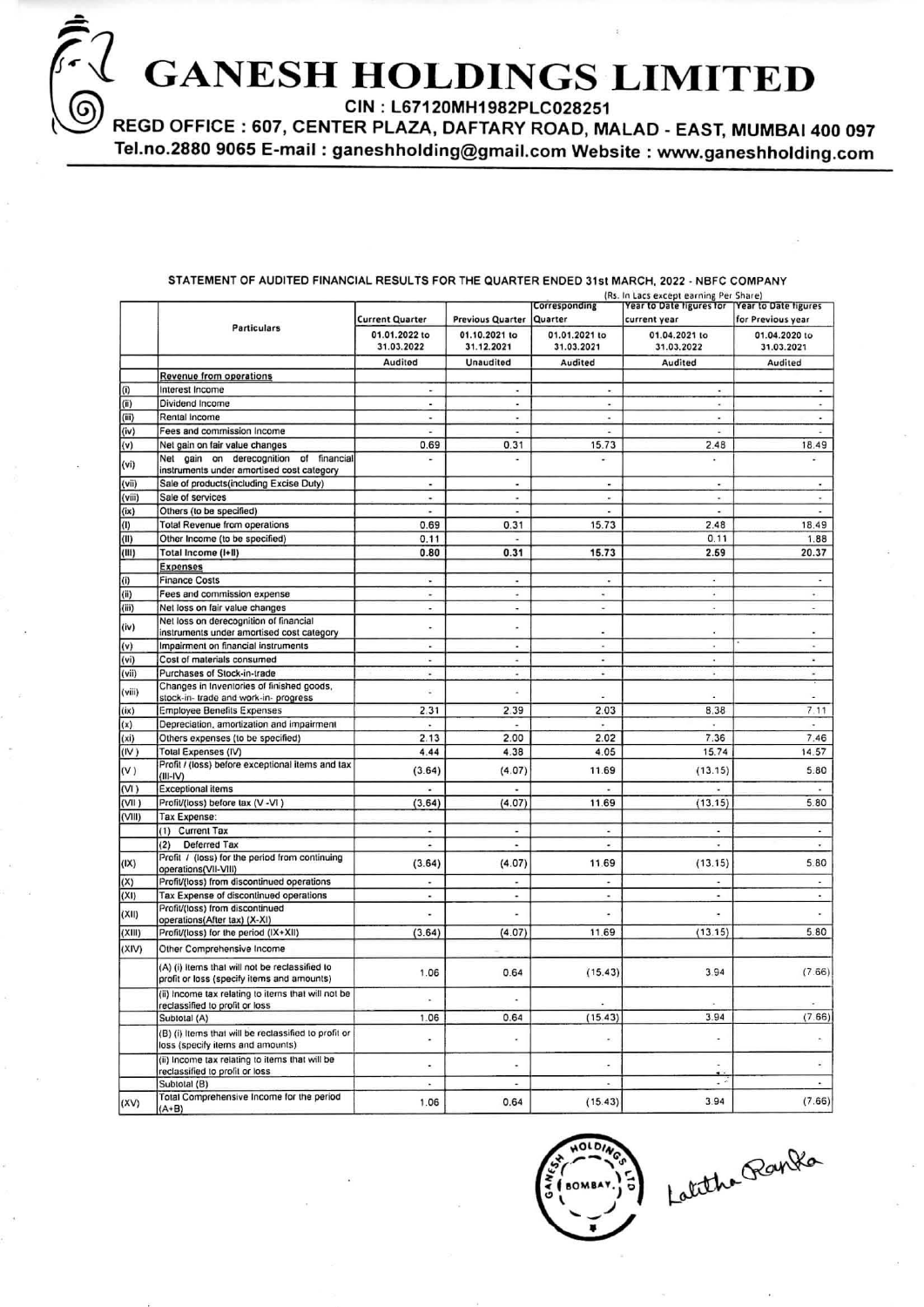# **GANESH HOLDINGS LIMITI**

CIN: L67120MH1982PLC028251

REGD OFFICE : 607, CENTER PLAZA, DAFTARY ROAD, MALAD - EAST, MUMBAI 400 097

Tel.no.2880 9065 E-mail: ganeshholding@gmail.com Website: www.ganeshholding.com

|         |                                                                                        | <b>Current Quarter</b>      | <b>Previous Quarter</b>     | Corresponding<br>Quarter    | Year to Date figures for<br>current year | <b>Year to Date figures</b><br>for Previous year |  |
|---------|----------------------------------------------------------------------------------------|-----------------------------|-----------------------------|-----------------------------|------------------------------------------|--------------------------------------------------|--|
|         | <b>Particulars</b>                                                                     | 01.01.2022 to<br>31.03.2022 | 01.10.2021 to<br>31.12.2021 | 01.01.2021 to<br>31.03.2021 | 01.04.2021 to<br>31.03.2022              | 01.04.2020 to<br>31.03.2021<br>Audited           |  |
|         |                                                                                        | Audited                     | <b>Unaudited</b>            | Audited                     | Audited                                  |                                                  |  |
|         | (XIII+XIV) (Comprising Profit (Loss) and other<br>Comprehensive Income for the period) | (2.58)                      | (3.44)                      | (3.74)                      | (9.21)                                   | (1.86)                                           |  |
| (XVI)   | Earnings per equity share (for continuing<br>operations)                               |                             |                             |                             |                                          |                                                  |  |
|         | Basic (Rs.)                                                                            | (0.64)                      | (0.85)                      | (0.92)                      | (2.28)                                   | (0.46)                                           |  |
|         | Diluted (Rs.)                                                                          | (0.64)                      | (0.85)                      | (0.92)                      | (2.28)                                   | (0.46)                                           |  |
| (XVII)  | Earnings per equity share (for discontinued<br>operations)                             |                             |                             |                             |                                          |                                                  |  |
|         | Basic (Rs.)                                                                            | ٠                           | $\bullet$                   | $\bullet$                   | $\bullet$                                | ٠                                                |  |
|         | Diluted (Rs.)                                                                          | $\blacksquare$              | ۰                           | ٠                           | ۰                                        |                                                  |  |
| (XVIII) | Earnings per equity share (for continuing and<br>discontinued operations)              |                             |                             |                             |                                          |                                                  |  |
|         | Basic (Rs.)                                                                            | (0.64)                      | (0.85)                      | (0.92)                      | (2.28)                                   | (0.46)                                           |  |
|         | Diluted (Rs.)                                                                          | (0.64)                      | (0.85)                      | (0.92)                      | (2.28)                                   | (0.46)                                           |  |

### Notes:

- 1 The above financial results have been prepared in accordance with the recognition and measurement principles laid down in the Indian Accounting Standard 34('Ind AS 34') "Interim Financial Reporting" prescribed under Section 133 of the Companies Act, 2013 read with relevant Rules issued thereunder and other accounting principles generally adopted in India.
- 2 The above financial results have been reviewed by the Audit Committee, and on its recommendation have been approved by the Board of Directors at its meeting held on 30-05-2022.
- 3 The Company operates in only one business segment i.e trading in Shares & Securities and commodities.
- 4 The company has bought and sold commodities through broker Anand Rathi Commodities Ltd., who is registered with NSEL. Due to NSEL scam the business has stopped and some stock remained unsold with broker. In August, 2013 the committee of NSEL has decided to pay money to investor in small amount. Hence the company has decided to convert the stock into Recoverable under Other Current Assets. Amount recoverable as on date is Rs.67,06,657/- (As on 31-03-2021 Rs.67,06,657/-). As per management the same amount is considered as doubtful and decided to write off 7.50% as bad debts every year till it becomes nil subject to availability of Profit as resolved in the Board Meeting dated 12-02-2018.
- 5 The RBI cancelled the NBFC Certificate of the company vide order dated 1st October, 2018. However Management has filed an appeal against the same with Ministry of Finance, Delhi on 26/10/2018 which was heard on 05/09/2019 and order dated 27/04/2020 received stating that RBI may review its order cancelling COR of the company. RBI called for hearing on 31/08/2021 which was attended by Company Representative and now awaiting RBI action for the same.

6 Previous quarters figures have been regrouped and rearranged so as to match with Current quarter's presentation.

Place: Mumbai Date: 30-05-2022

On behalf of Board of Directors alitha Danka (Lalitha Ranka) **Chairperson & Managing Director** DIN: 01166049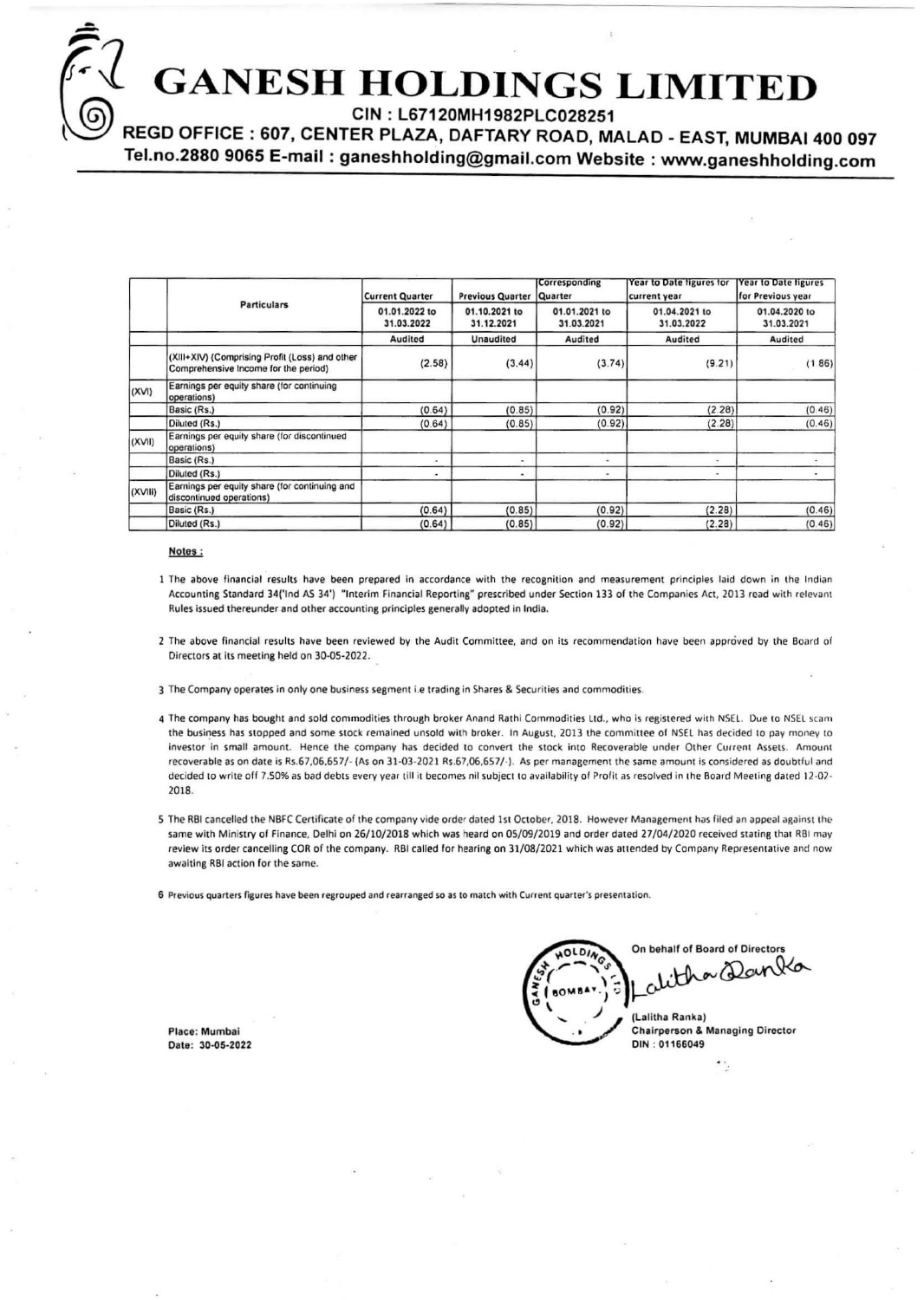# GANESH HOLDINGS LIMITED<br>REGD OFFICE : 607, CENTER PLAZA, DAFTARY ROAD, MALAD - EAST, MUMBAI 400 097

<u>።</u>

Tel.no.2880 9065 E-mail: ganeshholding@gmail.com Website : www.ganeshholding.com

|                | STATEMENT OF ASSETS & LIABILITIES  |                | (Rs. In lacs)            |  |  |  |
|----------------|------------------------------------|----------------|--------------------------|--|--|--|
|                | <b>Particulars</b>                 |                | As at                    |  |  |  |
| Sr.No.         |                                    | 31-Mar-22      | 31-Mar-21                |  |  |  |
|                |                                    | Audited        | Audited                  |  |  |  |
|                | <b>ASSETS</b>                      |                |                          |  |  |  |
| $\mathbf{1}$   | <b>Financial Assets</b>            |                |                          |  |  |  |
|                | Cash and Cash Equivalents          | 0.17           | 99.54                    |  |  |  |
|                | Investments                        | 145.08         | 54.67                    |  |  |  |
|                | <b>Other Financial Assets</b>      | 67.07          | 67.07                    |  |  |  |
|                |                                    | 212.31         | 221.28                   |  |  |  |
| $\overline{2}$ | <b>Non-Financial Assets</b>        | ٠              | ۰                        |  |  |  |
|                | <b>TOTAL ASSETS</b>                | 212.31         | 221.28                   |  |  |  |
|                | <b>EQUITY AND LIABILITIES</b>      |                |                          |  |  |  |
| $\mathbf{1}$   | <b>EQUITY</b>                      |                |                          |  |  |  |
|                | <b>Equity Share Capital</b>        | 40.50          | 40.50                    |  |  |  |
|                | Other Equity                       | 169.36         | 178.57                   |  |  |  |
|                |                                    | 209.86         | 219.07                   |  |  |  |
| $\overline{2}$ | <b>LIABILTIES</b>                  |                |                          |  |  |  |
| 2.1            | <b>Financial Liabilities</b>       |                |                          |  |  |  |
|                | <b>Other Financial Liabilities</b> | 2.46           | 2.21                     |  |  |  |
|                |                                    | 2.46           | 2.21                     |  |  |  |
| 2.2            | <b>Non-Financial Liabilities</b>   | $\blacksquare$ | $\overline{\phantom{a}}$ |  |  |  |
|                | TOTAL EQUITY AND LIABILITIES       | 212.31         | 221.28                   |  |  |  |

 $\frac{80.018}{90.01}$  $\frac{212.31}{12.31}$   $\frac{221.28}{12.31}$  $\frac{1}{5}$ (soms $\cdot$ .) =  $\frac{1}{5}$  all  $\overline{\phantom{a}}$ •

٠.